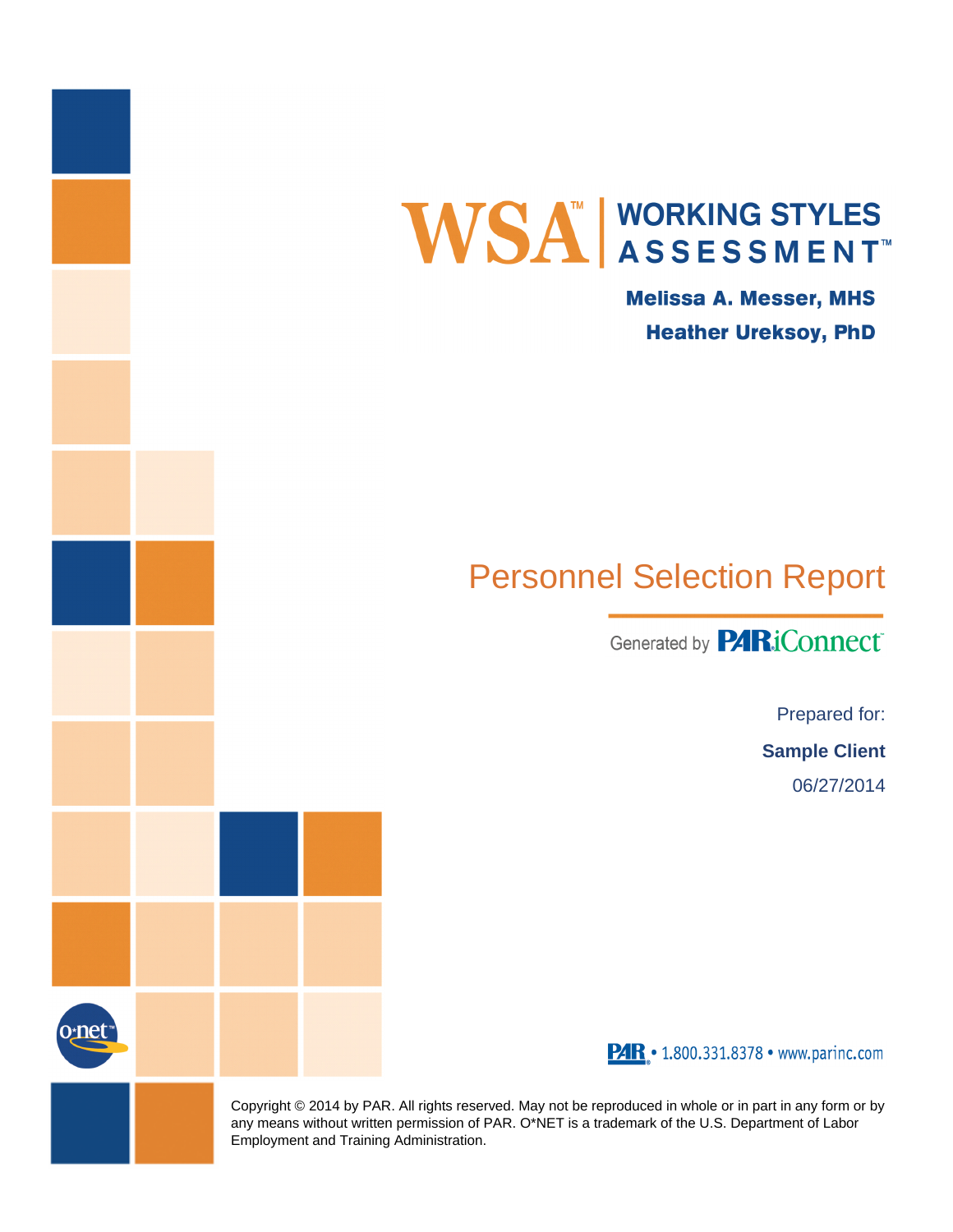#### **Introduction**

This report contains information about the results of this individual's Working Styles Assessment. It provides information about the strengths and preferences of the individual as they relate to workplace personality.

#### **Overview of the WSA**

The WSA is an assessment of workplace personality characteristics related to effective job performance. The working styles measured by the WSA are based on the [Occupational](http://www.onetonline.org) Information Network (O\*NET) taxonomy of work styles, a collection of traits that describes the personality characteristics used to determine successful person-job fit, that is, the interrelationship between the characteristics of the worker and the traits important for successful performance in the job. The WSA includes 18 working styles grouped into five broad constructs: Drive, Interpersonal Skill, Adjustment, Responsibility, and Problem-Solving Skill. Beginning on page 4, this report describes what each of these constructs represents and which working styles they comprise.

Selection decisions should not be based on a single assessment or metric. Results from the WSA should be evaluated in combination with other cognitive and personality-based assessments, structured interviews, or other personal data relevant to the position for which you are hiring. The degree to which each work style is relevant to an occupation varies across organizations and work environments, so an analysis of job roles and responsibilities should be conducted prior to evaluating applicants' WSA profiles. For more information on the use of personality assessments in the selection process, please refer to the *Principles for the Validation and Use of Personnel Selection [Procedures.](http://www.siop.org/_principles/principles.pdf)*

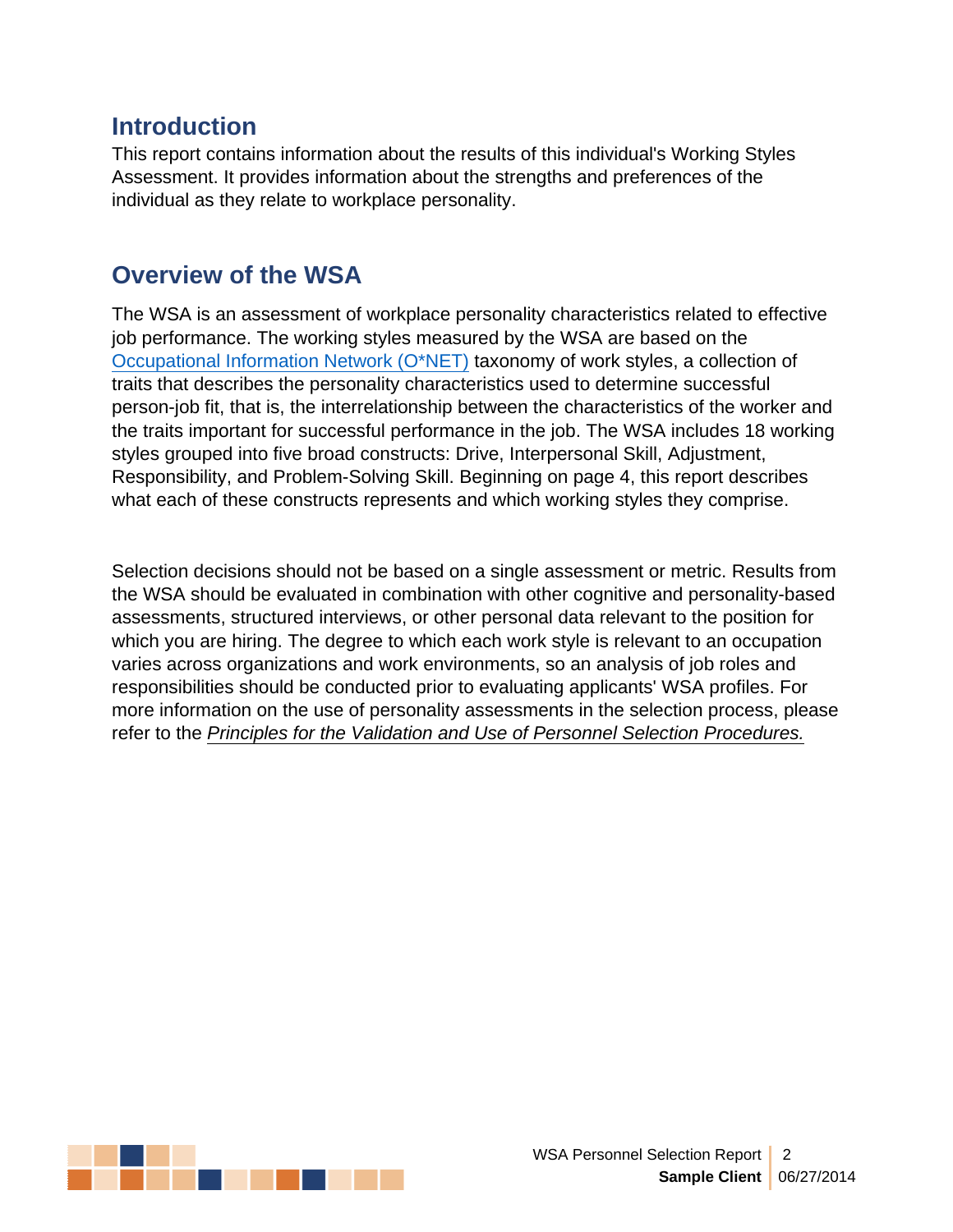# **Applicant-Job Fit Assessment**

The Applicant-Job Fit Assessment provides an at-a-glance summary of how well Sample Client's working styles align with the qualities indicated as important for the position of Bank Teller- Entry level. The working styles listed in the left column were selected by the test administrator as qualities that are important to the Bank Teller- Entry level position for which the applicant is being evaluated. The working styles listed in the right column are the applicant's rank-ordered list of highest scoring working styles.

The percentile score for each of these working styles is presented in the middle column. Percentiles compare that individual's score to those of a nationally representative sample of the population, while the ranking of working styles presents the individual's score on one working style relative to their other working styles. It is important to consider both the percentile and the relative rank of working styles when evaluating this individual.

Of the working styles identified as being important to the position, 90% also appear on Sample's list of highest ranked working styles. These are indicated by a check mark. Based on his WSA score profile, Sample has many of the qualities identified as important for a Bank Teller- Entry level among his highest-ranked working styles, and there is a considerable degree of overlap between the qualities important for the position and Sample's strengths.

# 90% Match

| <b>Important Working Styles for:</b><br><b>Bank Teller- Entry level</b> |      | <b>Sample Client's Highest Ranked</b><br><b>Working Styles</b> |  |  |  |
|-------------------------------------------------------------------------|------|----------------------------------------------------------------|--|--|--|
| <b>Working Styles</b>                                                   | %ile |                                                                |  |  |  |
| <b>Stress Tolerance</b>                                                 | 93   | Dependability $\checkmark$                                     |  |  |  |
| <b>Self Control</b>                                                     | 90   | 2. Concern for Others √                                        |  |  |  |
| Adaptability                                                            | 89   | 3.<br>Cooperation $\checkmark$                                 |  |  |  |
| Integrity                                                               | 89   | 4.<br>Attention to Detail V                                    |  |  |  |
| Cooperation                                                             | 87   | 5. Stress Tolerance V                                          |  |  |  |
| <b>Attention to Detail</b>                                              | 87   | 6.<br>Conscientiousness V                                      |  |  |  |
| Dependability                                                           | 83   | 7.<br>Integrity $\checkmark$                                   |  |  |  |
| Achievement                                                             | 82   | 8.<br>Self Control V                                           |  |  |  |
| Conscientiousness                                                       | 81   | 9.<br>Achievement √                                            |  |  |  |
| <b>Concern for Others</b>                                               | 78   | 10.<br>Confidence                                              |  |  |  |

Indicates this Working Style was identified as being important to the position for which the applicant is being evaluated.

#### **Validity of Responses**

The results of this applicant's assessment fall within the normal range of scores. Review the Validity of Responses section for more information.

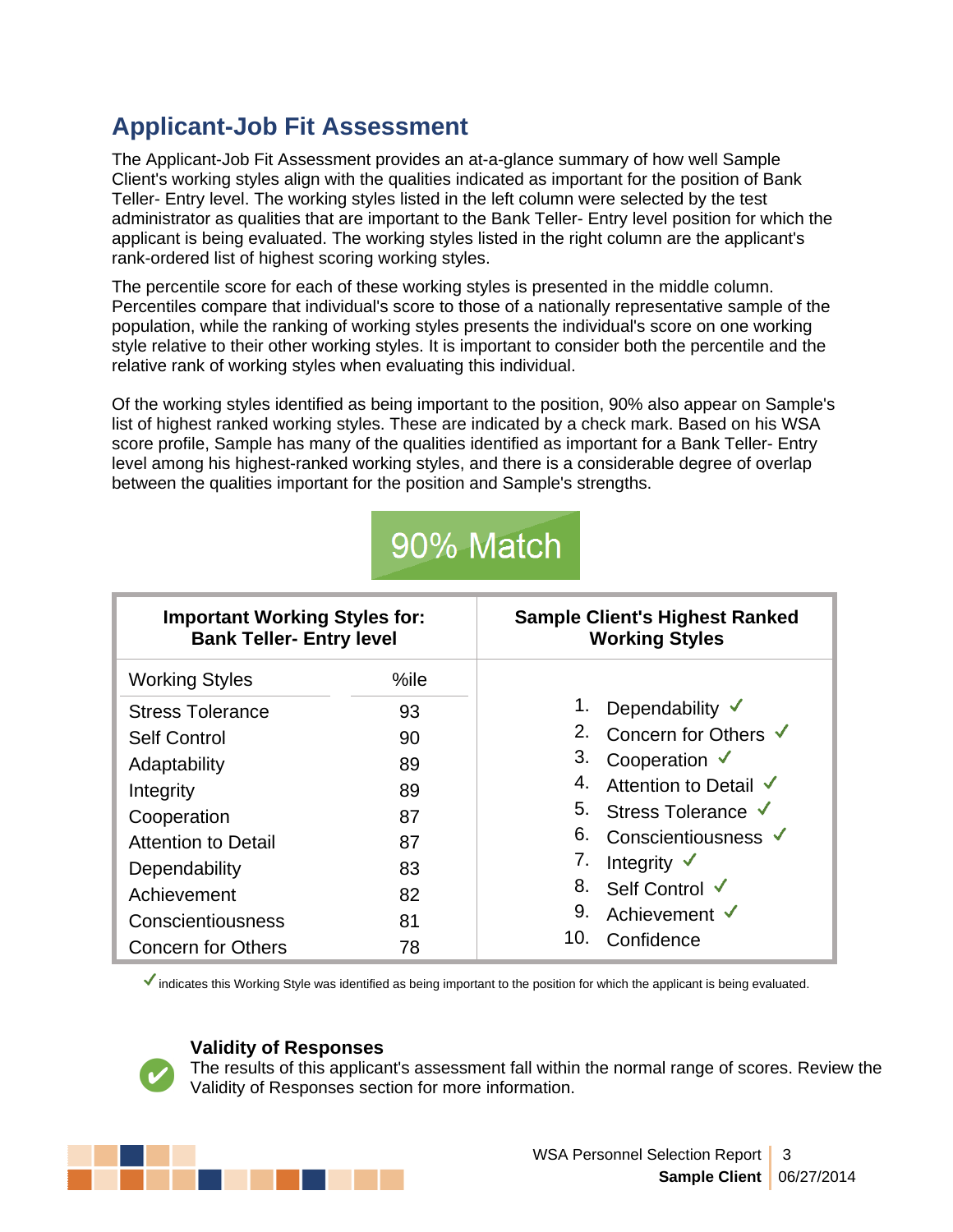# **Summary of Scores**

|                              | out of 14<br>points | indicates the percentage<br>sample whose scores are |                       |           |           |  |
|------------------------------|---------------------|-----------------------------------------------------|-----------------------|-----------|-----------|--|
| Drive                        |                     |                                                     |                       |           |           |  |
| Achievement                  | 12                  | 10                                                  | 20                    | 30        | 40        |  |
| Initiative                   | 9                   | $\color{black} \bullet$                             | $\bullet$             | $\bullet$ | $\bullet$ |  |
| Persistence                  | 11                  | $\bullet$                                           | $\bullet$             | $\bullet$ | $\bullet$ |  |
| Confidence                   | 12                  | $\bullet$                                           | $\bullet$             | $\bullet$ | $\bullet$ |  |
| <b>Interpersonal Skill</b>   |                     |                                                     |                       |           |           |  |
| Leadership                   | 11                  | 10                                                  | 20                    | 30        | 40        |  |
| Cooperation                  | 13                  | $\qquad \qquad \circ$                               | $\color{red} \bullet$ | $\bullet$ | $\bullet$ |  |
| <b>Concern for Others</b>    | 13                  | $\bullet$                                           | $\bullet$             | $\bullet$ | $\bullet$ |  |
| <b>Social Orientation</b>    | 11                  | $\bullet$                                           | $\bullet$             | $\bullet$ | $\bullet$ |  |
| Adjustment                   |                     |                                                     |                       |           |           |  |
| Self-Control                 | 13                  | 10                                                  | 20                    | 30        | 40        |  |
| <b>Stress Tolerance</b>      | 13                  | $\bullet$                                           | $\bullet$             | $\bullet$ | $\bullet$ |  |
| Adaptability                 | 12                  |                                                     |                       | $\bullet$ | $\bullet$ |  |
| Responsibility               |                     |                                                     |                       |           |           |  |
| Dependability                | 13                  | 10                                                  | 20                    | 30        | 40        |  |
| <b>Attention to Detail</b>   | 13                  | $\bullet$                                           | $\bullet$             | $\bullet$ | $\bullet$ |  |
| Integrity                    | 13                  | $\bullet$                                           | $\bullet$             | $\bullet$ | $\bullet$ |  |
| Conscientiousness            | 13                  | $\bullet$                                           | $\bullet$             | $\bullet$ | $\bullet$ |  |
|                              |                     |                                                     |                       |           |           |  |
| <b>Problem-Solving Skill</b> |                     | 10                                                  | 20                    | 30        | 40        |  |
| Independence                 | 5                   | $\color{red} \bullet$                               | $\bullet$             | $\bullet$ | $\bullet$ |  |
| Innovation                   | 10                  | $\color{black} \bullet$                             | $\bullet$             | $\bullet$ | $\bullet$ |  |
| <b>Analytical Thinking</b>   | 11                  |                                                     |                       |           |           |  |

#### **Score**

out of 14 indicates the per-**Score**<br>
ut of 14 indicates the percentage of individuals from the national<br>
points sample whose scores are equal to or less than this score indicates the percentage of individuals from the national sample whose scores are equal to or less than this score

| evement    | 12 | 10        | 20                    | 30        | 40                      | 50                      | 60                      | 70                      | 80                    | 90                      |
|------------|----|-----------|-----------------------|-----------|-------------------------|-------------------------|-------------------------|-------------------------|-----------------------|-------------------------|
| Initiative | 9  | $\bullet$ | $\bullet$             | $\bullet$ | $\bullet$               | $\bullet$               | $\qquad \qquad \bullet$ | $\bullet$               | $\bullet$             | $\qquad \qquad \bullet$ |
| sistence   | 11 | $\bullet$ | $\bullet$             | $\bullet$ | $\bullet$               | $\bullet$               | $\bullet$               | $\bullet$               | $\bullet$             | $\bullet$               |
| nfidence   | 12 | $\circ$   | $\color{red} \bullet$ | $\bullet$ | $\bullet$               | $\bullet$               | $\bullet$               | $\bullet$               | $\bullet$             | $\qquad \qquad \bullet$ |
| ıl Skill   |    |           |                       |           |                         |                         |                         |                         |                       |                         |
| adership   | 11 | 10        | 20                    | 30        | 40                      | 50                      | 60                      | 70                      | 80                    | 90                      |
| peration   | 13 | $\bullet$ | $\color{red} \bullet$ | $\bullet$ | $\bullet$               | $\bullet$               | $\bullet$               | $\bullet$               | $\bullet$             | $\color{red} \bullet$   |
| r Others   | 13 | $\bullet$ | $\bullet$             | $\bullet$ | $\color{black} \bullet$ | $\bullet$               | $\bullet$               | $\bullet$               | $\color{red} \bullet$ | $\bullet$               |
| ientation  | 11 | $\bullet$ | $\bullet$             | $\bullet$ | $\bullet$               | $\bullet$               | $\bullet$               | $\bullet$               | $\bullet$             | $\bullet$               |
| tment      |    |           |                       |           |                         |                         |                         |                         |                       |                         |
| -Control   | 13 | 10        | 20                    | 30        | 40                      | 50                      | 60                      | 70                      | 80                    | 90                      |
| blerance   | 13 | $\bullet$ | $\bullet$             | $\bullet$ | $\bullet$               | $\bullet$               | $\bullet$               | $\bullet$               | $\bullet$             | $\bullet$               |
| aptability | 12 | $\bullet$ | $\bullet$             | $\bullet$ | $\bullet$               | $\bullet$               | $\bullet$               | $\bullet$               | $\bullet$             | $\bullet$               |
| ibility    |    |           |                       |           |                         |                         |                         |                         |                       |                         |
| ndability  | 13 | 10        | 20                    | 30        | 40                      | 50                      | 60                      | 70                      | 80                    | 90                      |
| to Detail  | 13 | $\bullet$ | $\bullet$             | $\bullet$ | $\color{red} \bullet$   | $\bullet$               | $\bullet$               | $\bullet$               | $\bullet$             | $\bullet$               |
| Integrity  | 13 | $\bullet$ | $\bullet$             | $\bullet$ | $\bullet$               | $\color{black} \bullet$ | $\bullet$               | $\bullet$               | $\bullet$             | $\qquad \qquad \circ$   |
| ousness    | 13 | $\bullet$ | $\bullet$             | $\bullet$ | $\bullet$               | $\bullet$               | $\bullet$               | $\bullet$               | $\bullet$             | $\bullet$               |
| g Skill    |    |           |                       |           |                         |                         |                         |                         |                       |                         |
| endence    | 5  | 10        | 20                    | 30        | 40                      | 50                      | 60                      | 70                      | 80                    | 90                      |
| novation   | 10 | $\bullet$ | $\bullet$             | $\bullet$ | $\bullet$               | $\bullet$               | $\bullet$               | $\bullet$               | $\bullet$             | $\qquad \qquad \bullet$ |
|            |    | $\bullet$ | $\bullet$             | $\bullet$ | $\bullet$               | $\bullet$               | $\bullet$               | $\qquad \qquad \bullet$ | $\color{red} \bullet$ | $\bullet$               |
| Thinkinn   | 11 |           |                       |           |                         |                         |                         |                         |                       |                         |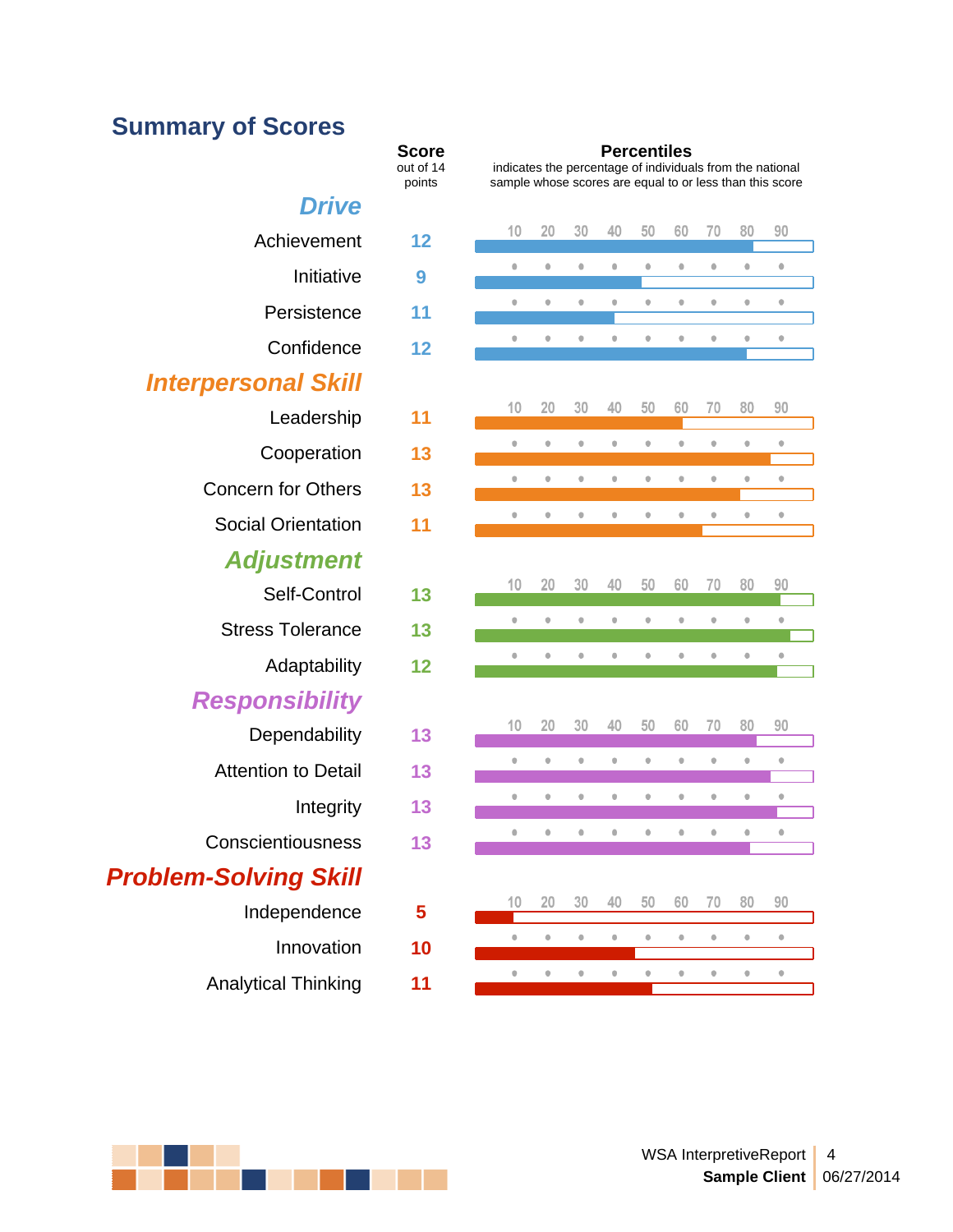#### **Validity of Responses**

This section provides an analysis of Sample Client's scores for each working style and his overall pattern of responding, as compared to a national sample. The following information should be considered when evaluating this WSA profile. It can be especially helpful in circumstances where there is an unusual pattern of responses, such as scores that are particularly high across all working styles.



Sample Client's scores and response patterns suggest that he responded in varying ways across different working styles and most likely has a realistic view of his specific strengths in the workplace. More than 60% of the national sample earned an overall score in the same range as this individual. He likely responded to items in this assessment in an honest and candid manner.

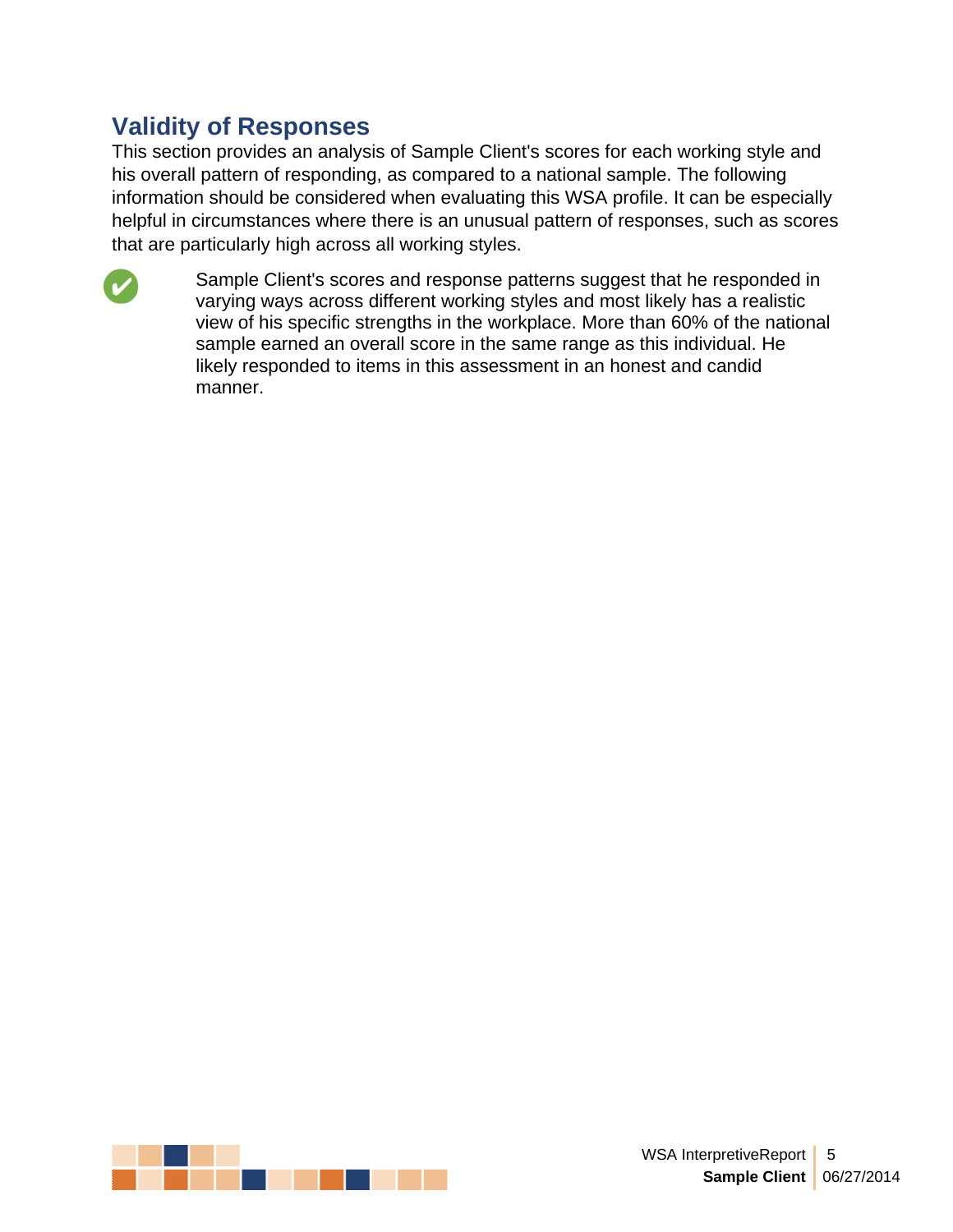The following section includes a description of the constructs and working styles measured by the WSA. Based on these scores, the individual's preferences and tendencies associated with each working style are discussed. This information is intended to provide a sense of how this individual might function in the workplace. The information presented here does not represent observed behaviors of the individual; instead, it provides general guidelines about what the user's potential characteristics may be as suggested by their WSA scores.

#### *Drive*

The Drive construct consists of the following working styles: Achievement, Initiative, Persistence, and Confidence. Collectively, these scales reflect the drive and motivation needed to advance in jobs. The following sections provide a definition of each working style that makes up the Drive construct and describe how Sample Client's scores on these working styles may reflect his preferences and behaviors in the workplace.

*Achievement The Achievement scale assesses an individual's tendency to set* Score: 12 *challenging goals and work hard toward their completion, often going beyond expectations.*

> Sample's Achievement score suggests that he tends to have high goals and aspirations for himself and works diligently to accomplish them. It also suggests that he is not satisfied with average performance in his job and pushes himself to meet a high standard that he has set. His colleagues may think of him as driven and industrious.

*Initiative The Initiative scale assesses the likelihood of an individual identifying* Score: 9 *opportunities to learn and advance in his or her field and engaging in new activities and responsibilities.*

> Based on Sample's Initiative score, it is likely that he will often volunteer for a new assignment or take on a new role in the workplace. He tends to be open to opportunities to learn a new skill or advance his knowledge of his field, especially when the idea is encouraged by a colleague or supervisor.

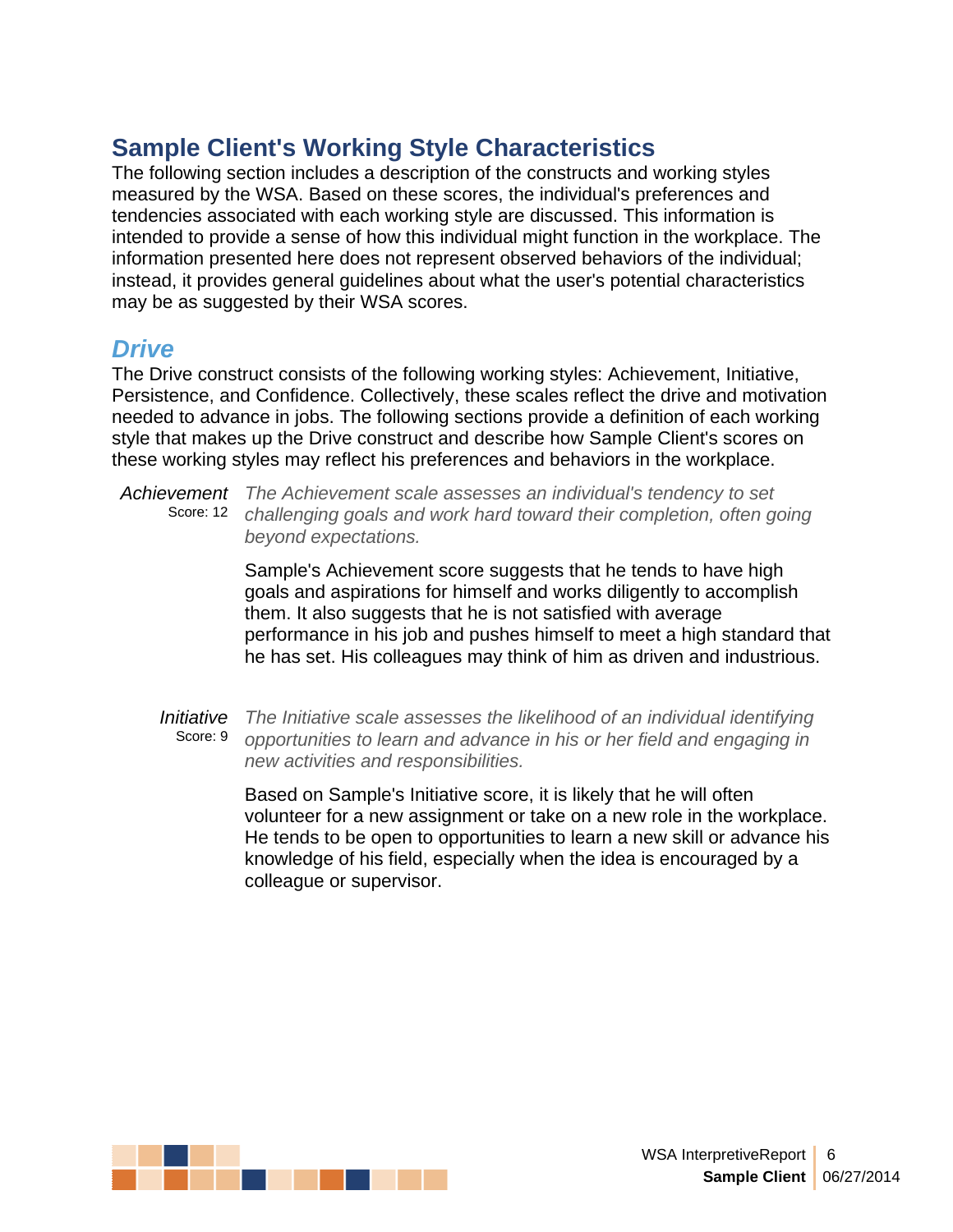*Persistence The Persistence scale assesses an individual's ability to see tasks* Score: 11 *through to completion despite frustrations and problems that may occur.*

> Sample's Persistence score indicates that he generally tends to work through minor obstacles to complete tasks. It also indicates that he dislikes leaving tasks incomplete, unless a major setback occurs. It is likely that he is typically able to motivate himself to complete assignments in a timely manner, even those that he finds uninteresting or challenging.

*Confidence The Confidence scale assesses an individual's level of self-assurance* Score: 12 *and ability to clearly articulate his or her own ideas.*

> Based on Sample's pattern of responses on this scale, he is probably comfortable voicing his opinion even if it may be unpopular. He tends to easily make decisions and does not second-guess himself. He feels comfortable sharing his ideas in a large group or in front of supervisors. His colleagues may describe him as decisive and poised.

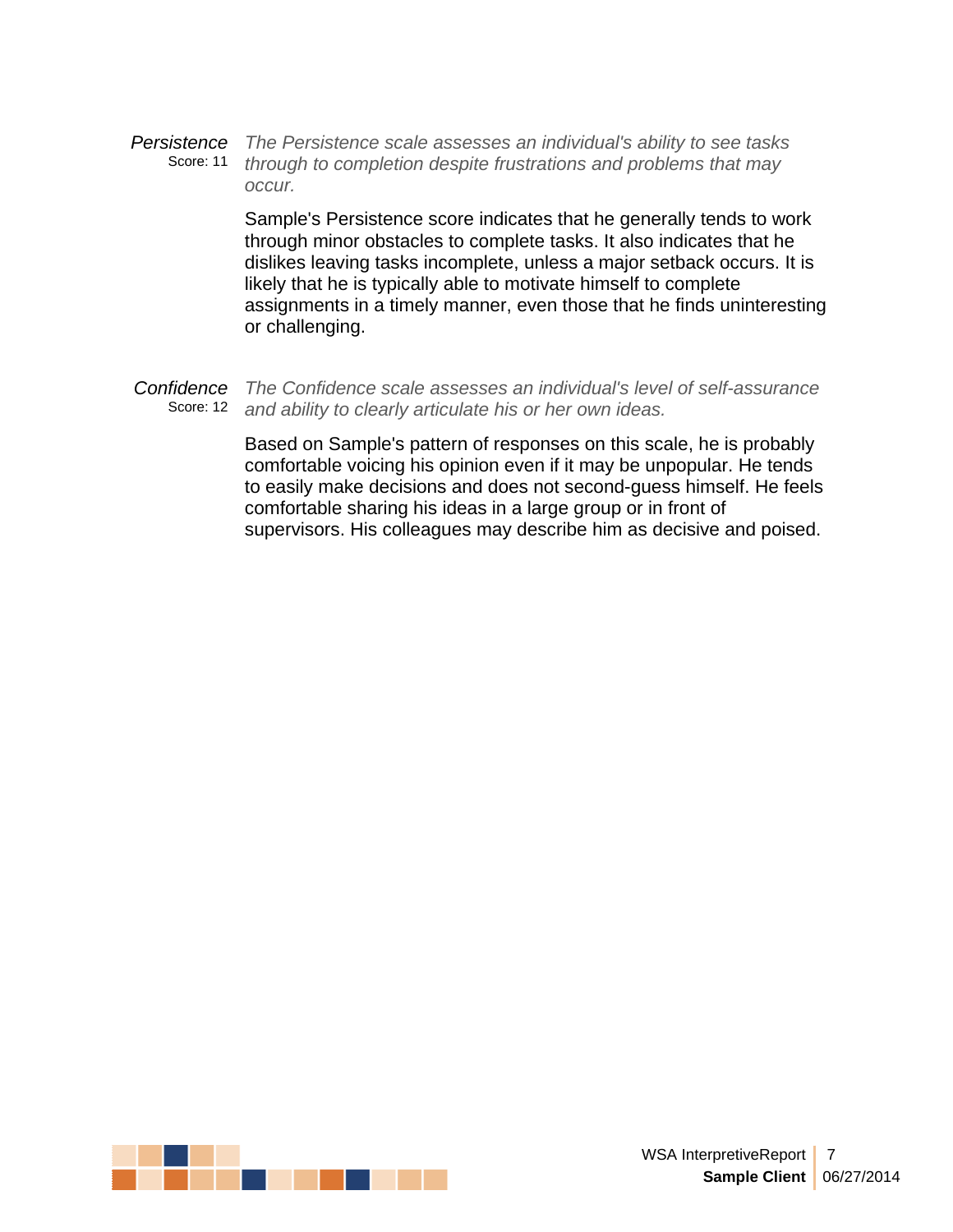#### *Interpersonal Skill*

The Interpersonal Skill construct consists of the following working styles: Leadership, Cooperation, Concern for Others, and Social Orientation. As a group, these scales reflect teamwork and sensitivity towards others' feelings. The following sections provide a definition of each working style that makes up the Interpersonal Skill construct; they also describe how Sample Client's scores on these working styles may reflect his preferences and behaviors in the workplace.

*Leadership The Leadership scale assesses an individual's ability and desire to* Score: 11 *lead groups, manage others, take charge, and direct the work of others.*

> Sample's Leadership score suggests that he tends to enjoy taking on visible roles on projects. It also suggests that he often emerges as a leader in group projects when no project lead has been assigned. He may be chosen as the representative for his department on company-wide initiatives and tends to enjoy mentoring others. His colleagues may find him to be dominant and commanding.

*Cooperation The Cooperation scale assesses an individual's ability to work as* Score: 13 *part of a team, help others succeed,and resolve conflicts.*

> Sample's Cooperation score indicates that he may prefer to work in groups to accomplish difficult tasks and values harmony when he works as part of a team. He is likely to look for opportunities to help coworkers meet their goals. His colleagues might describe him as agreeable and a team-player.

*Concern for The Concern for Others scale assesses an individual's Others predisposition to show care, empathy, and understanding of others'* Score: 13 *feelings.*

> Based on Sample's pattern of responses on this scale, he appears to be sensitive and in tune with his coworkers' moods. He is likely to be insightful and adept at picking up on nonverbal cues in a conversation. Colleagues may go to him for advice on a personal issue or may talk with him about a problem they are experiencing. His colleagues might describe him as understanding and empathetic.

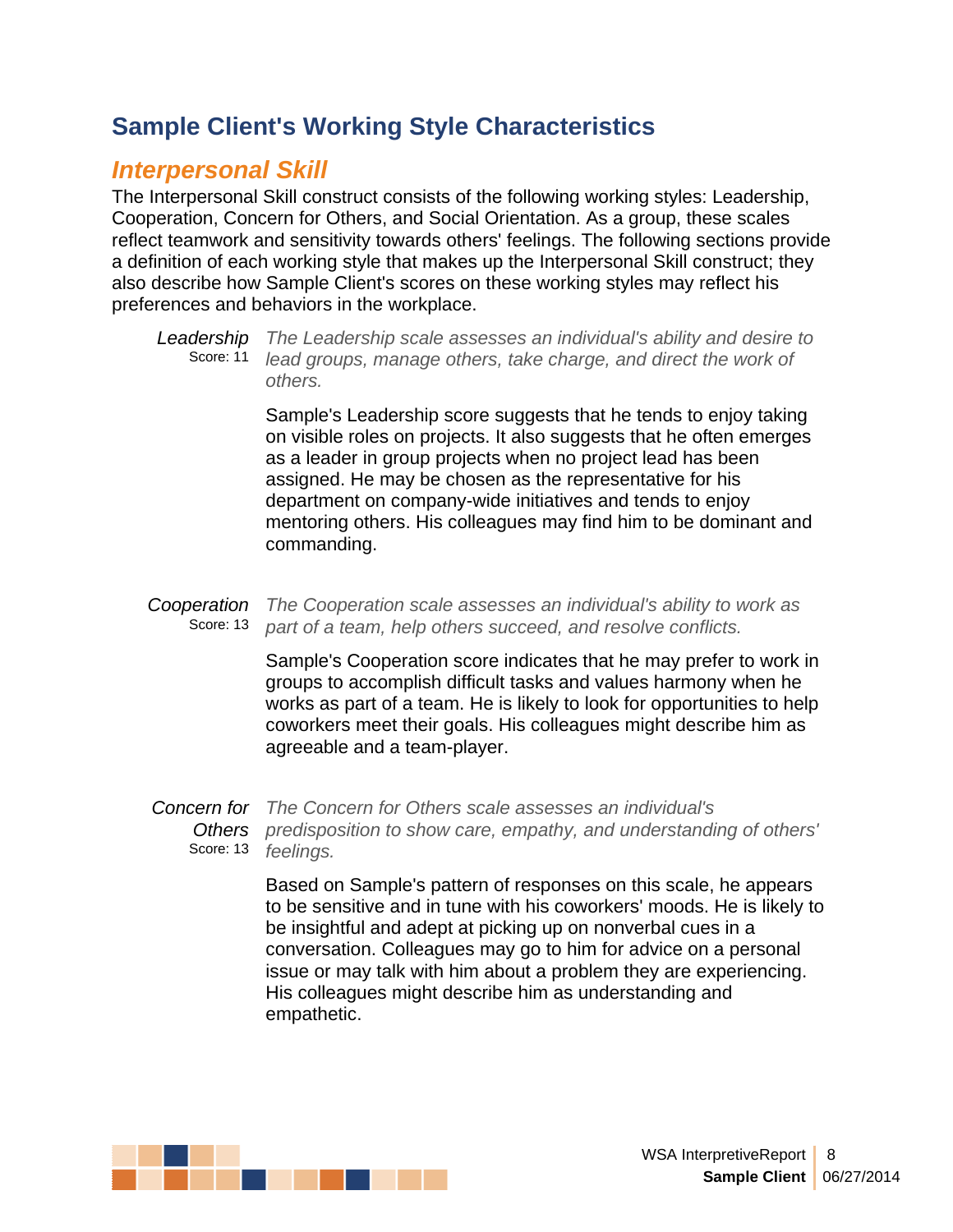Score: 11

*Social The Social Orientation scale assesses an individual's tendency to Orientation interact with others at work in a friendly and outgoing way.*

> Sample's Social Orientation score suggests that he tends to be friendly and outgoing. It is likely that he actively cultivates personal relationships with coworkers and quickly makes friends at work. His coworkers probably think of him as a tolerant and warm person.

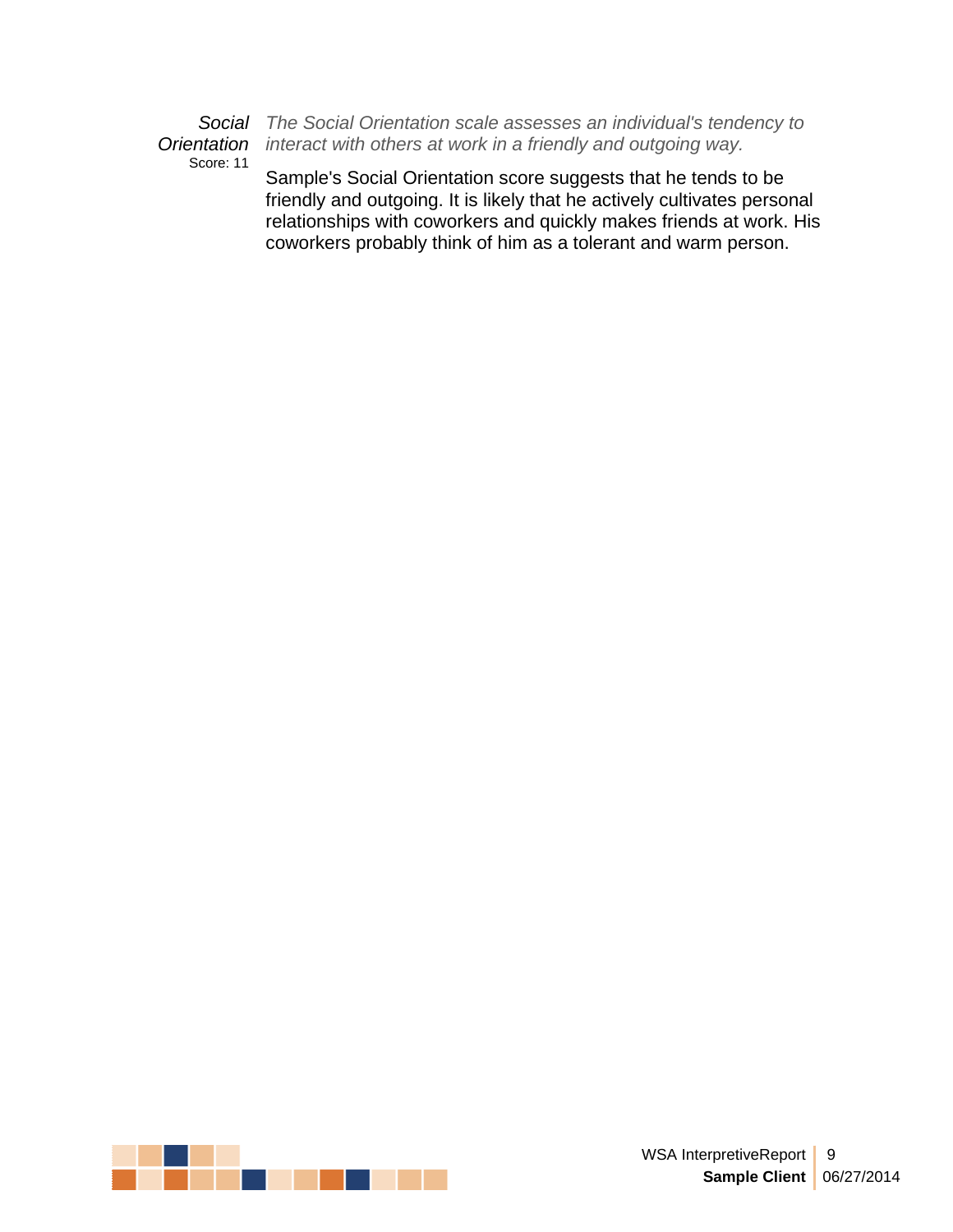#### *Adjustment*

The Adjustment construct consists of the following working styles: Self-Control, Stress Tolerance, and Adaptability. Collectively, these scales reflect flexibility and composure in high-pressure situations. The following sections provide a definition of each working style that makes up the Adjustment construct; they also describe how Sample Client's scores on these working styles may reflect his preferences and behaviors in the workplace.

Sample's Self-Control score reflects his tendency to be patient and difficult to aggravate. It is likely that he can control his temper easily and approach heated situations in a calm and controlled manner. He tends to avoid arguments with coworkers and can disagree without arguing. His colleagues might describe him as patient and easy-going.

*Stress Tolerance The Stress Tolerance scale assesses an individual's tendency to* Score: 13 *remain calm in stressful situations and accept criticism with poise.*

> Based on Sample's pattern of responses on this scale, it is likely that he can function effectively in a high-stress work environment and doesn't let job related pressures hinder his performance. He tends to accept criticism gracefully and positively and is able to leave work stress at the office. His colleagues might describe him as being composed and level-headed.

*Adaptability The Adaptability scale assesses an individual's attitude toward* Score: 12 *engaging in a variety of different tasks and functioning in a dynamic work environment.*

> Sample's Adaptability score suggests that he tends to prefer a position where he gets to work on different things each day; he may become dissatisfied easily by repetitive tasks. It is likely that he adapts easily to changes in his work environment and may welcome changes to his routine. His colleagues might describe him as versatile and accommodating.



*Self-Control The Self-Control scale assesses an individual's ability to control his* Score: 13 *or her emotions and perform effectively despite changes in mood or emotional state.*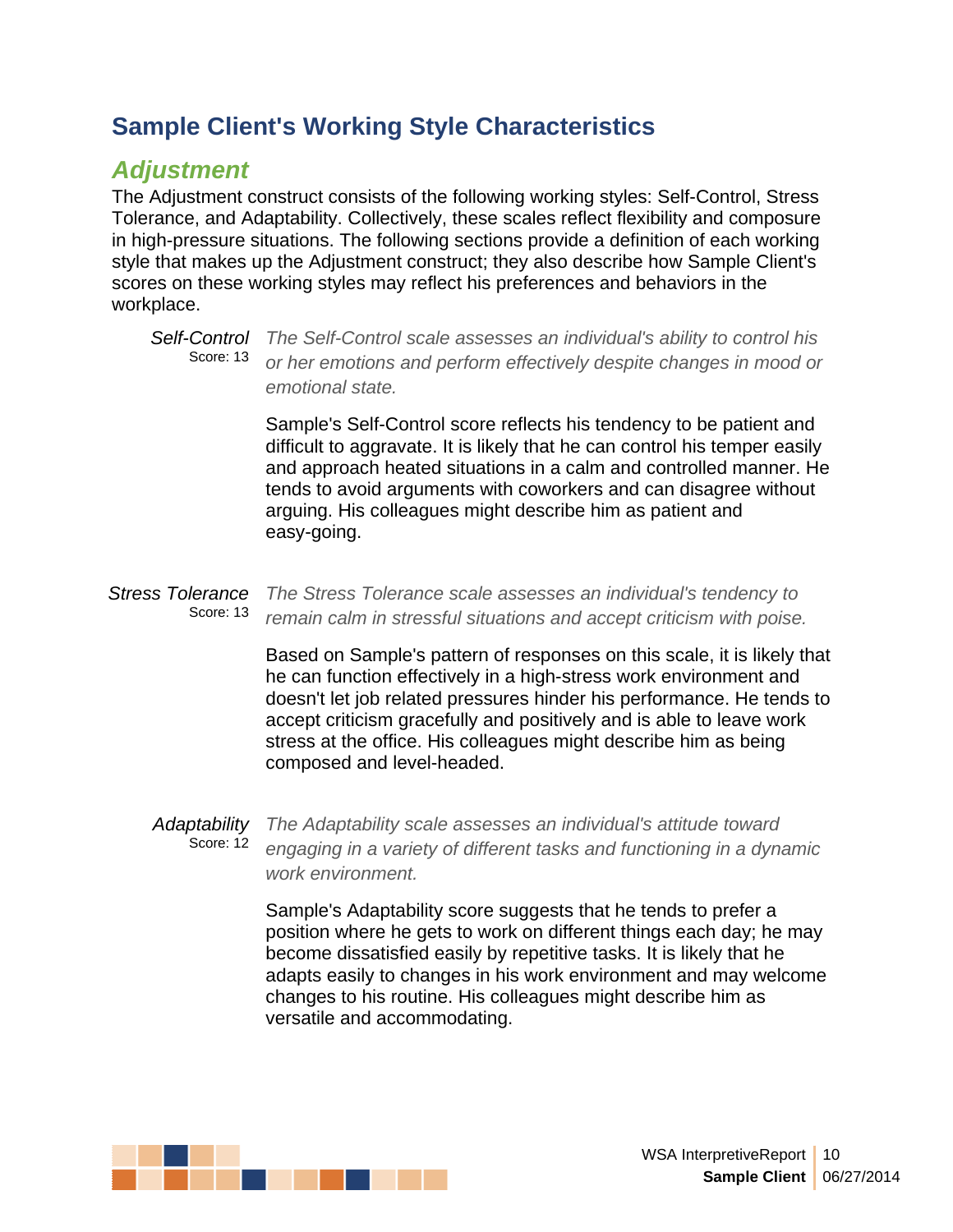### *Responsibility*

The Responsibility construct consists of the following working styles: Dependability, Attention to Detail, Integrity, and Conscientiousness. Taken together, these scales reflect reliability and honesty in the workplace. The following sections provide a definition of each working style that makes up the Responsibility construct; they also describe how Sample Client's scores on these working styles may reflect his preferences and behaviors in the workplace.

*Dependability The Dependability scale assesses an individual's tendency to be* Score: 13 *punctual, responsible, and able to fulfill the commitments he makes.*

Sample's Dependability score suggests that he may be thought of by colleagues as someone who can be counted on to keep the commitments he makes. It is likely that he can handle a great deal of responsibility. His colleagues might describe him as being reliable and trustworthy.

#### *Attention to Detail The Attention to Detail scale assesses an individual's level of* Score: 13 *precision, organization, and ability to focus on details in his or her work.*

Based on Sample's responses on this scale, it is likely that he always checks his work for errors before turning it in. It is also likely that he is concerned with small details in his assignments and will catch errors that others may have missed. He may have the potential to excel at tasks that require precision, but could miss deadlines in order to make sure the final product is free from errors. His colleagues may describe him as precise and meticulous.

#### *Integrity The Integrity scale assesses an individual's tendency to follow the* Score: 13 *rules, tell the truth, and behave in an ethical way.*

Sample's Integrity score indicates that he consistently behaves according to strict principles. It is likely that he adheres to guidelines and rules even when they may seem excessive or do not appear to apply to a given situation. His colleagues might describe him as an honest and ethical individual.

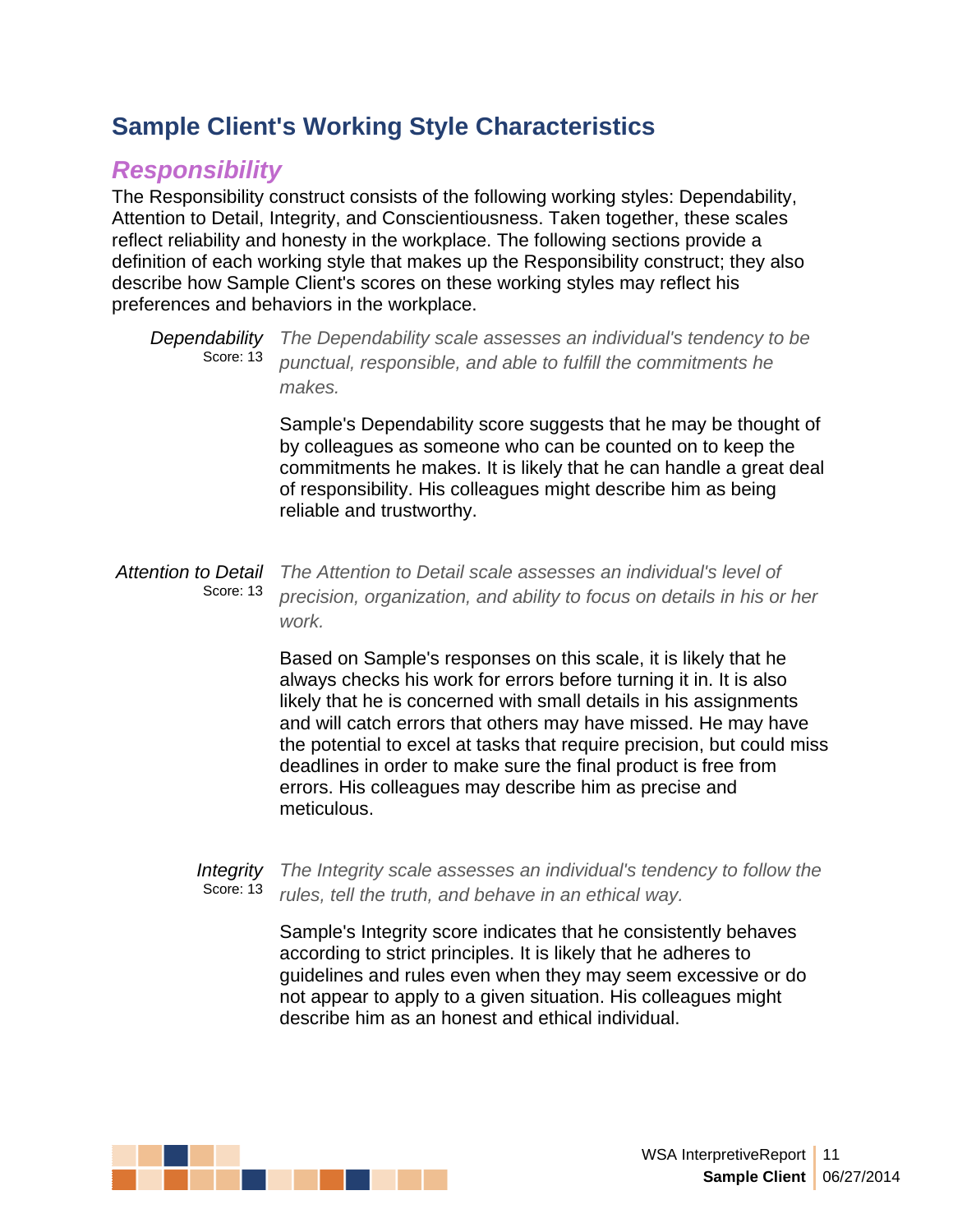*Conscientiousness The Conscientiousness scale assesses an individual's level of* Score: 13 *self-discipline and his or her ability to work in a deliberate, organized, and thoughtful way.*

> Sample's Conscientiousness score suggests that he tends to plan his work before beginning a new project; he tends to consistently produces very high quality work. His coworkers might find him to be extremely diligent, responsible, and organized.

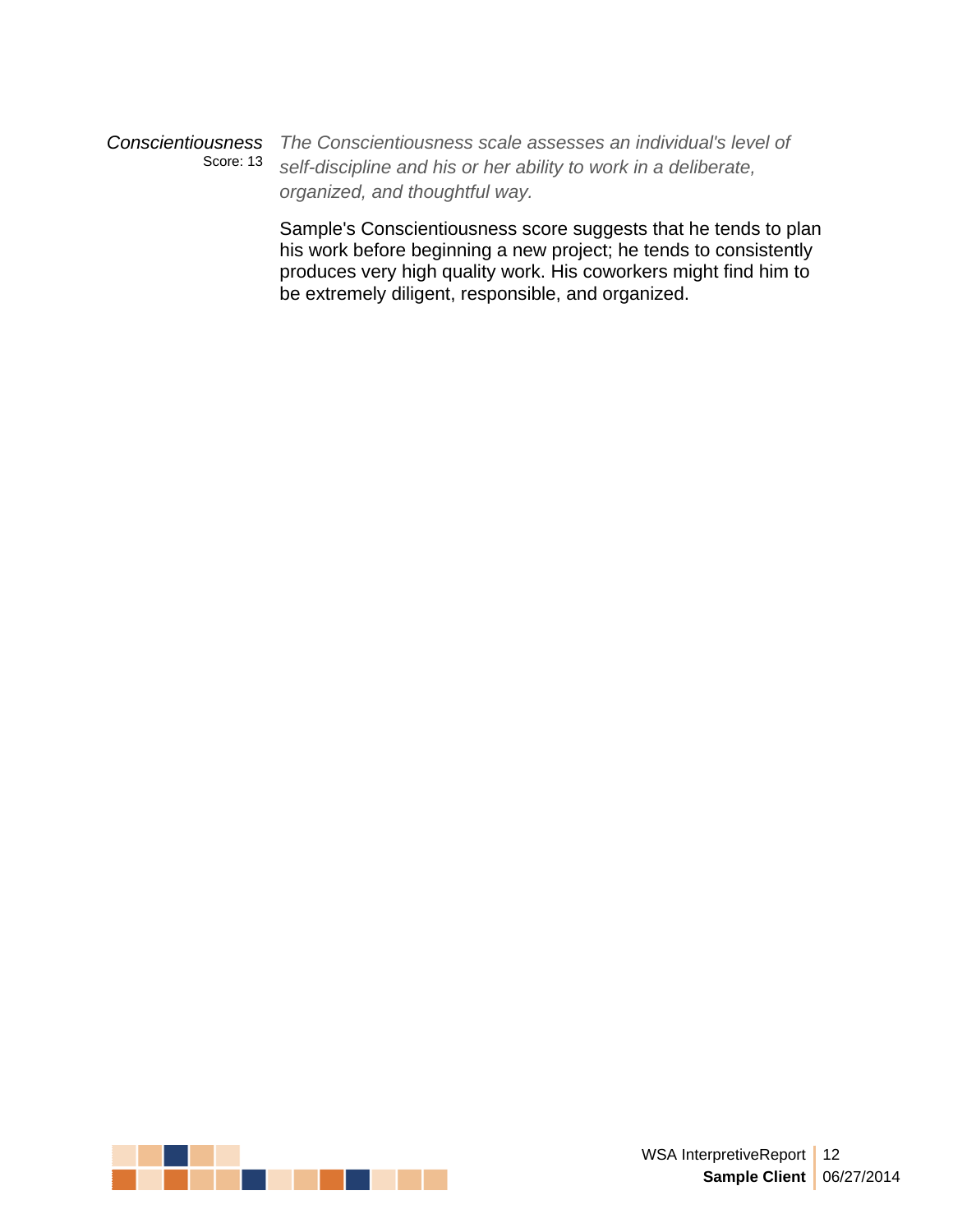# *Problem-Solving Skill*

The Problem-Solving Skill construct consists of the following working styles: Independence, Innovation, and Analytical Thinking. Collectively, these scales reflect creativity and objectivity in an individual's approach to workplace challenges. The following sections provide a definition of each working style that makes up the Problem-Solving Skill construct; they also describe how Sample Client's scores on these working styles may reflect his preferences and behaviors in the workplace.

*Independence The Independence scale assesses an individual's self-reliance and* Score: 5 *his or her ability to make decisions and complete tasks without supervision.*

> Sample's pattern of responses on this scale indicate that he tends to prefer working under the guidance of his supervisor. It is likely that he may be uneasy making decisions on his own and may prefer to have someone else set priorities for him and give him clear direction. His colleagues might describe him as dependent and insecure at times.

*Innovation The Innovation scale assesses an individual's level of creativity and* Score: 10 *his or her tendency to identify alternative solutions and new ways of doing things.*

> Sample's Innovation score suggests that he is likely to be somewhat skilled at generating new ideas and creative solutions to problems. He may question the established way of doing things when he believes there could be an improvement to the process.

*Analytical The Analytical Thinking scale assesses an individual's ability to Thinking solve problems logically and methodically by analyzing relevant* Score: 11 *information.*

> Sample's Analytical Thinking score suggests that he is generally able to integrate multiple ideas when analyzing a problem. He may begin with a logical analysis of an issue, but in the end he is likely to trust his instincts to guide him.

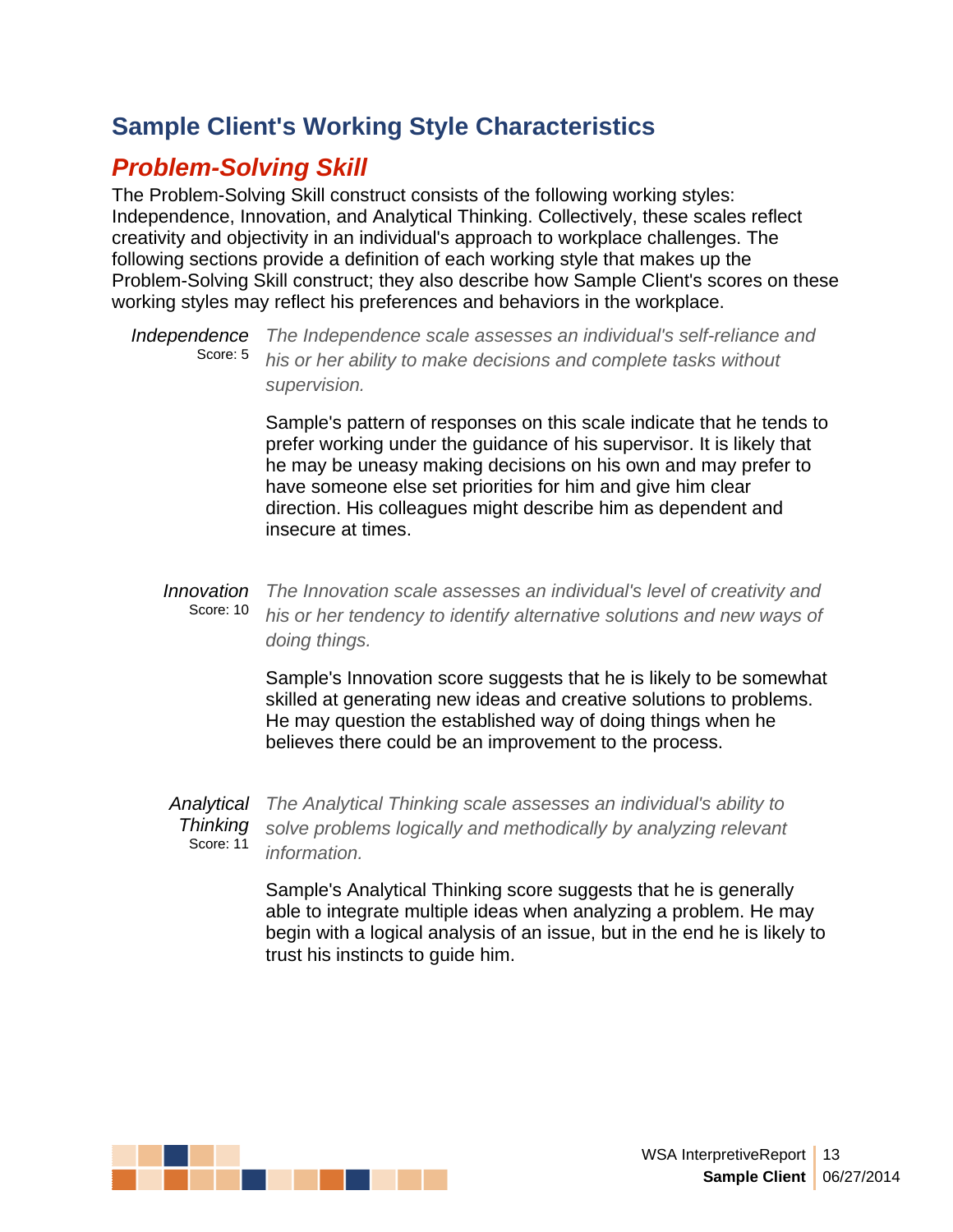Personality assessments are only one way to learn about job applicants. To fully evaluate how an individual may perform on the job and fit in with your organization, it if often beneficial to conduct a semi-structured interview to learn more about the applicant's experiences and how he or she would behave in certain work situations. The interview questions below are designed to address each of the working styles discussed in this report. These questions can supplement a standard interview already in place in your organization, helping you to further explore areas that **Sample Interview Questions**<br>Personality assessments are only one way to learn about job applicants. To fully evaluate how<br>an individual may perform on the job and fit in with your organization, it if often beneficial to<br>c

| <b>Achievement</b>         | What has been your biggest professional achievement? What do you hope to<br>achieve next?                                                                                           |
|----------------------------|-------------------------------------------------------------------------------------------------------------------------------------------------------------------------------------|
| Initiative                 | Give an example of a time that you felt you went above and beyond the call of duty<br>at work.                                                                                      |
| Persistence                | What assignment have you received that was too difficult for you, and how did you<br>resolve the issue?                                                                             |
| Confidence                 | Describe a job experience in which you had to speak up and tell other people what<br>you thought or felt. Was it difficult for you to do?                                           |
| Leadership                 | What personal qualities define you as a leader? Describe a situation when those<br>qualities helped you lead others.                                                                |
| Cooperation                | Have you worked with a person who you did not see eye to eye with? How did you<br>resolve your conflicts?                                                                           |
| <b>Concern for Others</b>  | How would you handle a request for advice on a personal matter from a coworker?                                                                                                     |
| <b>Social Orientation</b>  | What kind of relationship did you have with coworkers in your previous jobs?                                                                                                        |
| Self-Control               | How do you handle disagreements with coworkers?                                                                                                                                     |
| <b>Stress Tolerance</b>    | Talk about a time when you faced a stressful problem at work. What did you do?                                                                                                      |
| Adaptability               | What do you do when your schedule is interrupted? Give an example of how you<br>handle it.                                                                                          |
| Dependability              | Talk about the last time you were unable to report to work. How did you get the<br>work finished that needed to be done that day?                                                   |
| <b>Attention to Detail</b> | If you had to choose one, would you consider yourself a big-picture person or a<br>detail-oriented person?                                                                          |
| Integrity                  | On occasion we are confronted by dishonesty in the workplace. Talk about an<br>instance of this you experienced and how you handled it.                                             |
| <b>Conscientiousness</b>   | If you suddenly were given a deadline assignment while you were busy finishing<br>another urgent problem, how would you handle the situation?                                       |
| Independence               | How is your productivity affected by the level of supervision you receive from your<br>manager? How is the quality of your work affected?                                           |
| <i><b>Innovation</b></i>   | There are many jobs that require creative or innovative thinking. Give an example<br>of when you had such a job and how you handled it.                                             |
| <b>Analytical Thinking</b> | Describe a time when you had to analyze information and make a<br>recommendation. What kind of thought process did you go through? What was<br>your reasoning behind your decision? |